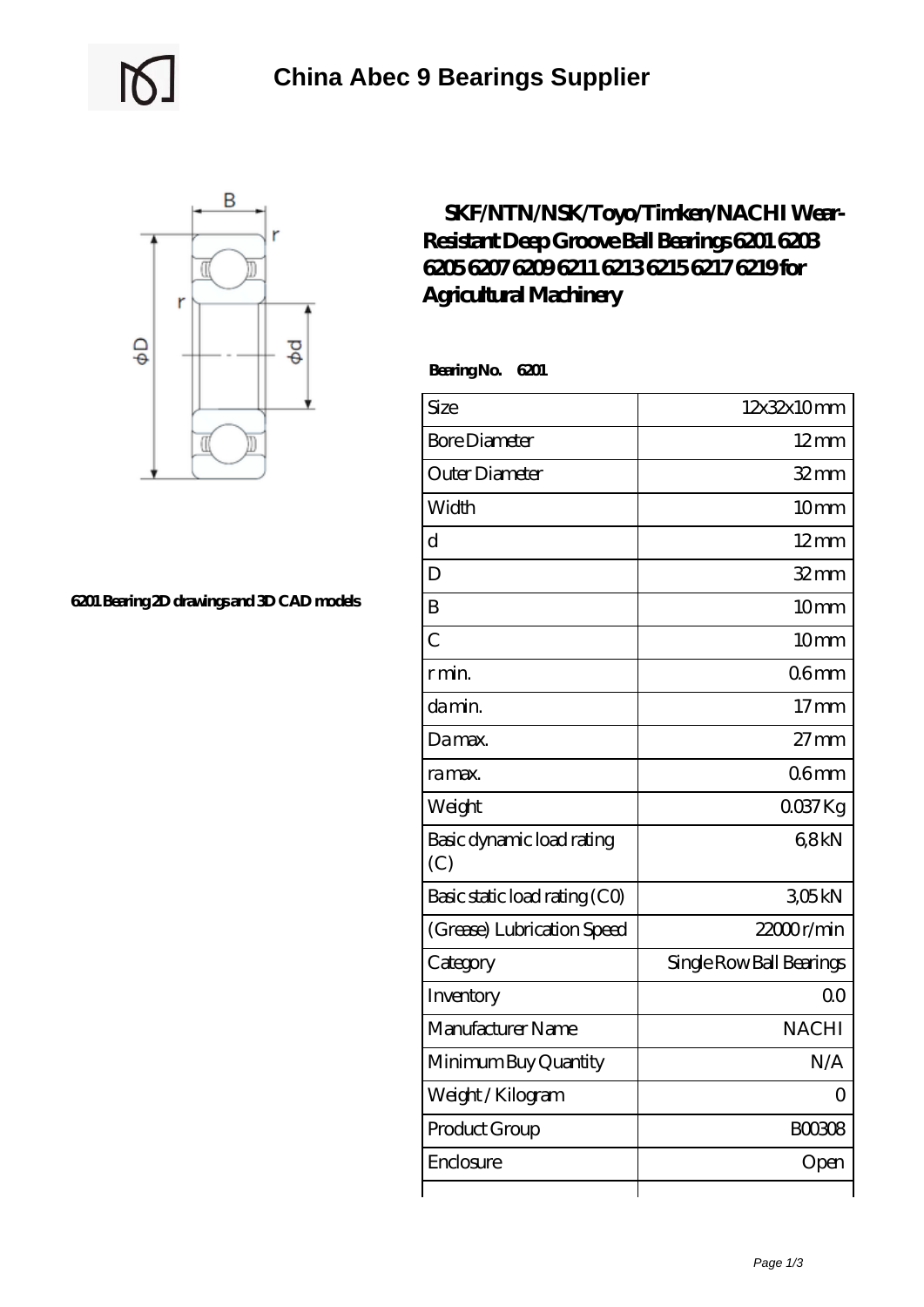$\mathbb{Q}$ 

| Precision Class                    | ABEC 1   ISO PO                                                                                                                                                                                                            |
|------------------------------------|----------------------------------------------------------------------------------------------------------------------------------------------------------------------------------------------------------------------------|
| Maximum Capacity / Filling<br>Slot | No                                                                                                                                                                                                                         |
| Rolling Element                    | <b>Ball Bearing</b>                                                                                                                                                                                                        |
| Snap Ring                          | No                                                                                                                                                                                                                         |
| <b>Internal Special Features</b>   | No                                                                                                                                                                                                                         |
| Cage Material                      | Steel                                                                                                                                                                                                                      |
| Internal Clearance                 | CO-Medium                                                                                                                                                                                                                  |
| Inch - Metric                      | Metric                                                                                                                                                                                                                     |
| Long Description                   | 12MM Bore; 32MM<br>Outside Diameter; 10MM<br>Outer Race Width; Open;<br>Ball Bearing, ABEC 1   ISO<br>PQ No Filling Slot; No Snap<br>Ring, No Internal Special<br>Features; CO-Medium<br>Internal Clearance; Steel<br>Cage |
| <b>Other Features</b>              | Deep Groove                                                                                                                                                                                                                |
| Category                           | Single Row Ball Bearing                                                                                                                                                                                                    |
| <b>UNSPSC</b>                      | 31171504                                                                                                                                                                                                                   |
| Harmonized Tariff Code             | 8482105068                                                                                                                                                                                                                 |
| Noun                               | Bearing                                                                                                                                                                                                                    |
| <b>Keyword String</b>              | Ball                                                                                                                                                                                                                       |
| Manufacturer URL                   | http://www.nachiamerica.c<br>om                                                                                                                                                                                            |
| Weight/LBS                         | 0081                                                                                                                                                                                                                       |
| Bore                               | Q472Inch   12Millimeter                                                                                                                                                                                                    |
| Outside Diameter                   | 1.26Inch   32 Millimeter                                                                                                                                                                                                   |
| Outer Race Width                   | 0.394 Inch   10 Millimeter                                                                                                                                                                                                 |
| Inner Race Width                   | OInch   OMillimeter                                                                                                                                                                                                        |
| Bore Type                          | Cylindrical Bore                                                                                                                                                                                                           |
| Configuration                      | Single Row                                                                                                                                                                                                                 |
| <b>Bore Size</b>                   | $12 \,\mathrm{mm}$                                                                                                                                                                                                         |
|                                    |                                                                                                                                                                                                                            |